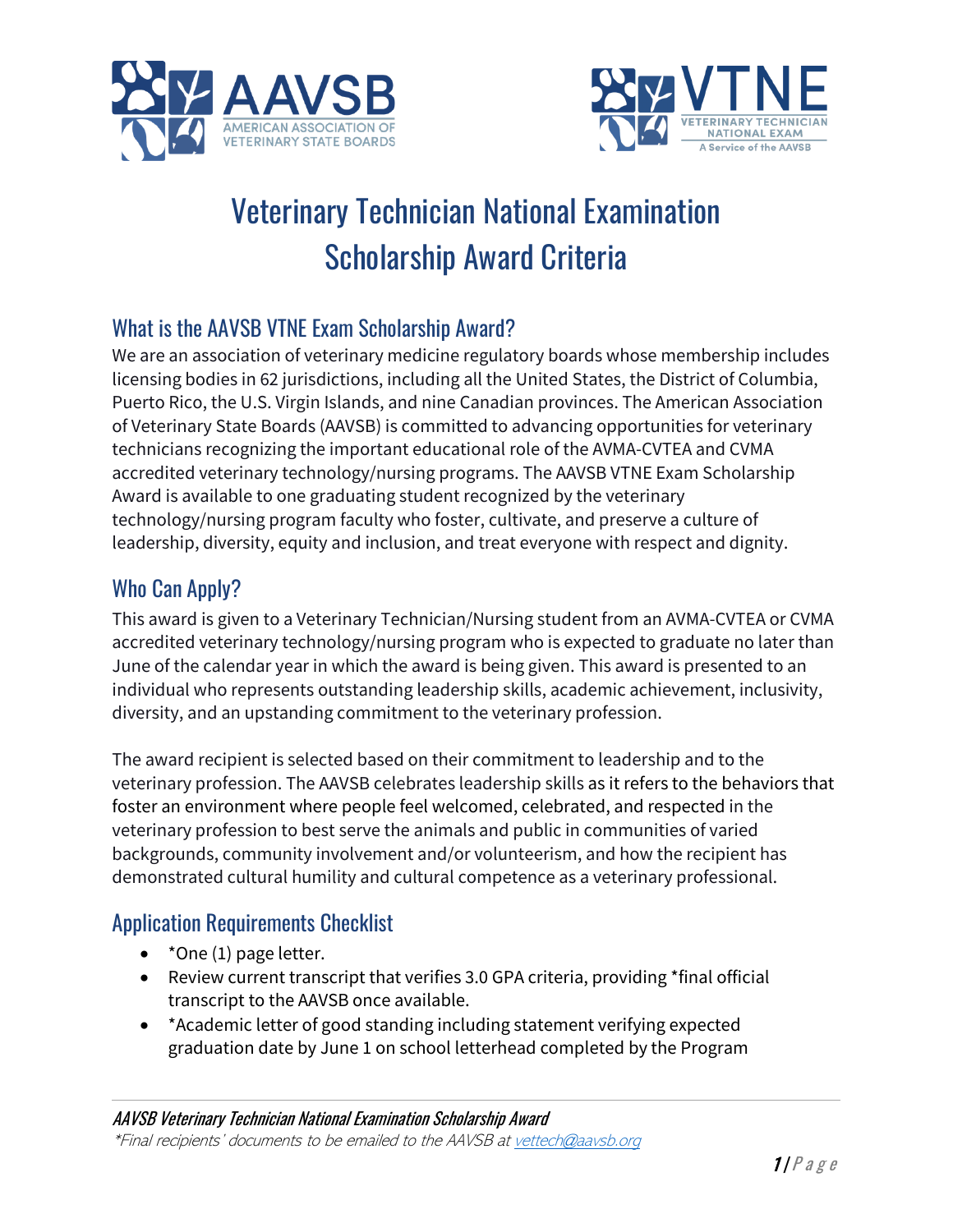



Director or Registrar of the AVMA-CVTEA or CVMA accredited veterinary technology/nursing program.

• Application including one (1) page letter, transcripts, and academic letter of good standing is due on December 1 of the calendar year to each institution's program award selection committee. *(In the inaugural year of the scholarship award in 2022, the application is due on April 15 to each institution's selection committee.)*

## Letter Outline

The applicant should submit a one-page letter on why they are deserving of the award. The letter should include a brief introductory paragraph about yourself including selfidentification of demographic information in meeting the selection criteria, one to three concise paragraphs addressing the selection criteria, and a brief concluding paragraph to summarize your letter.

The following topics should be addressed in the letter:

- Significance in starting your veterinary technician career and the impact your leadership skills bring to the profession.
- Community involvement and/or volunteerism and the impact of those served.
- Exemplified leadership of student-centered inclusion initiatives.
- Demonstrated importance of cultural humility and cultural competence as a veterinary professional.
- Demonstrated importance of academic achievement in the veterinary technician program.
- Demonstrated importance of communication, passion, and commitment to the veterinary profession.

### Award Selection Committee

- Veterinary Technology/Nursing program VTNE Scholarship Award Selection Committee to be comprised of the Program Director, one (1) veterinary technology/nursing faculty member, and one (1) college/university faculty member.
- Committee will utilize the AAVSB VTNE Exam Scholarship Selection Criteria Rubric to review applicants and determine their program's award recipient.
- Program Director to email final award recipient's \*documents (including Rubric) with their personal email address (not a school email address) to the AAVSB at [vettech@aavsb.org](mailto:vettech@aavsb.org) by January 15 of the calendar year. *(In the inaugural year of the*